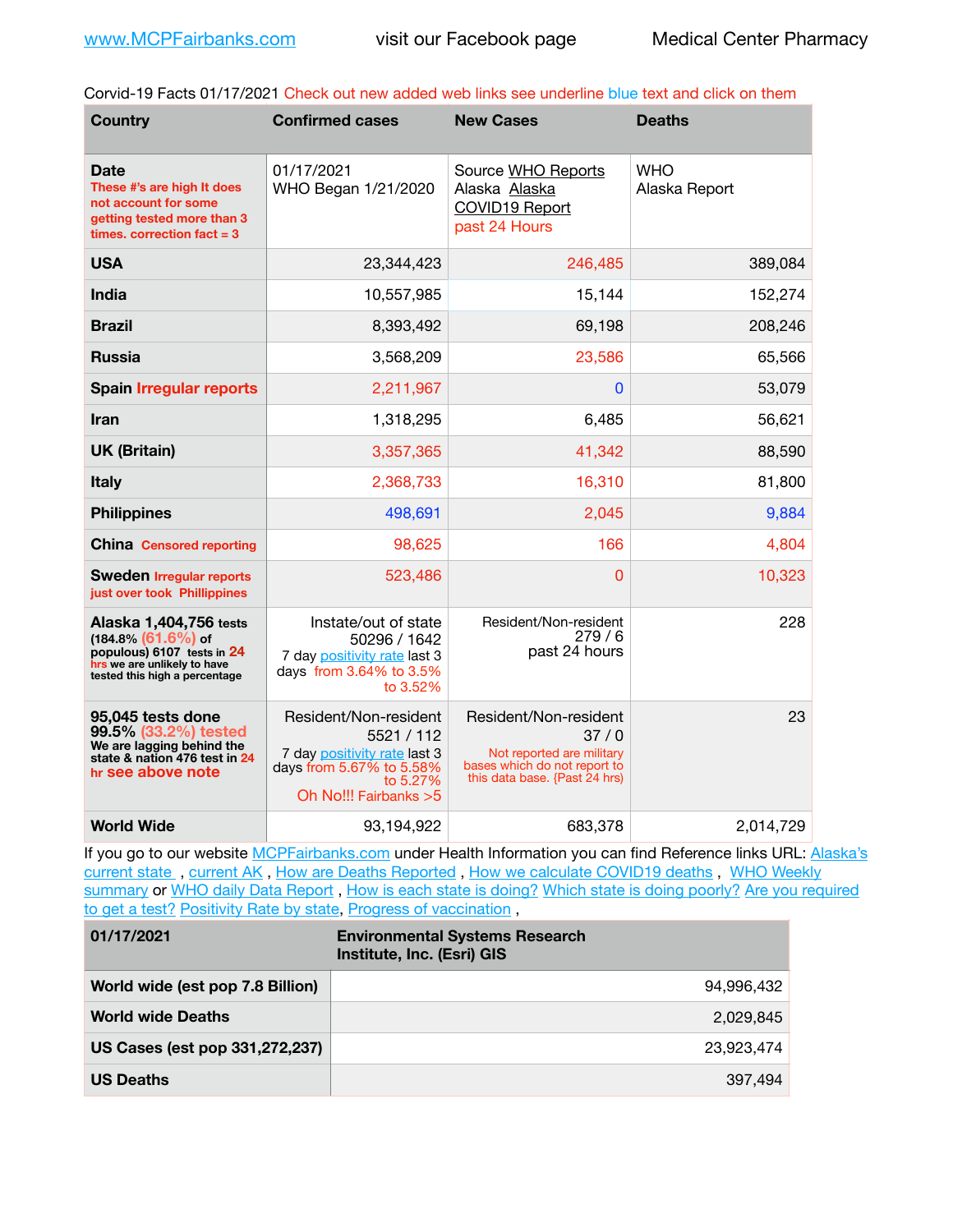Impact of COVID-19 on the US Healthcare system

Estimated US Population 331.3 million 144.5% (48.1%) have been tested (478.5 million) Estimated 5% of US population will test positive for Covid-19 16.56 million (currently 23.9 Million (7.2%) of population tested positive vs Alaska 6.62%) we have currently tested an est. 478.5 million based on 23.9 mill that have tested positive discount some of these numbers by 67% to account for multiple testing of same person.

If 8% will require hospitalization of the 16.56 million positive cases, we would need 1.325 million beds. Estimated by the American Hospital Association there are 800,000 staffed beds available.

The US has 2.8 hospital beds per 1000 our needs could be 56, China had 4.3, Italy 3.2, South Korea 12.3

The USNS Mercy and Comfort added **8.2000** staffed beds, not ICU Of these estimated to be admitted to ICU 860,000. to ICU beds The US has 16,000 ICU beds we have 68,000-85,000 beds

US could need 299,000beds with ventilators <16,000 ventilators

 The Needs

**Summation:** Estimated needs could be 1.325 million hospitalized beds for just COVID-19 patients alone. If positives represents 5% of test run, then approximately 478.5 million have been tested, we have no idea how many tests have been run or how many multiple tests conducted on the same person, resulting in 23.9 million positive tests run with 397494 with 2115 deaths in the past 24 hours, ave 2740/day. In AK, with 50,296 positive cases 6.62% of Alaska, 1130 hospitalizations, and 228 deaths. Hospitalization rate is 2.25% of those that test positive, Death Rate 0.453% overall or 20.18% of those hospitalized.

Normal ICU stay 5-7 days, estimated ICU stay for COVID-19 2-3 weeks and they could tie up a ventilator for that length of time also, helping only 1/3 as many patients.

This is why we need to flatten the curve by social spacing and only essential travel.

Expected Death (these are just estimates based on other countries) if 5% of the US Population (16.56 million) test positive we are now at 23.7 million positive and if

1% die = 165,600 people

2% die = 311,200 people

3% die = 496,800 people

6% die = 993,600 people obviously we have passed the 1.325 million positive cases we are 21.5million so if 5% of the US population (16.56 million) test positive and 6% of those die = 993,600 deaths if no vaccine, or if 3.09% (511,704) will die, we are 77.3% of the way there in 44 weeks.

 World wide death rate of positive tests actually 2.14%. The US is at 397494 1.66% of those actually tested positive, that is 73% lower death rate than when we started in 3/2020 , started at 6%. There are 7.8 Billion people in the world 331 million live in the US (4.2% of the world's population) 7.2% have tested positive. The US deaths represents 19.6% of the world's death numbers and 25.18% of worldwide confirmed cases. In comparison to the flu in the US

CDC Estimates. From 2010 to 2016, the flu-related death rate was between 12,000 and 56,000, with the highest season being 2012 to 2013 and the lowest being 2011 to 2012. Most deaths are caused by complications of the flu, including pneumonia or a secondary bacterial infection of the heart or brain. or 2,000 to 9,333 per year. In 2020 in the US has 19 million cases 180,000 hospitalized and 10,000 (0.052%) have died, typically it is 2% will die, compared to 1.66% with COVID19. 144.5% (US), 184.8% (Alaska), & 99.5% (Fbks) are still too few to protect us from future outbreaks. Experts feel that we need either need people to get infected with the virus and develop antibodies or get vaccinated to create immune antibodies to protect us, that we need >60% of the population to have positive antibody tests and preferably 70-90%, one expert felt they would not feel confident til >85% were positive, to give assurance (herd immunity) in order to go without masks and social distancing. NY City seems to have the highest number at 20%. Testing is so important. Currently we are testing at 44.95 Million tests per month. At this rate to test everyone once it will take 7.3 months or over 0.61 years. To test 3 times it would take 21.9 months or 1.83 years

The Flu (Influenza kills approximately 1-2% of those infected, SARS killed 800 people total, COVID19 appears to kill 1.66% of those that test positive or 17% less deadly than the flu and seems to be more contagious. (Seems to spread more readily)

Alaska has 50296 so far, 5521 in Fairbanks or 1 of every 9 of Alaskans, and with 22 of 228 deaths 1 in 11, the first case was transient foreign airline crew member. Interesting, the Source of Alaska's SARS-Cov2 virus originated not from East Asia by travelers or the west coast (Washington where it was first observed) , but came from the east coast of the US, and they were inoculated first from Europe, accordingly from New York's Governor and CDC. Currently 5 Variants known, only 4 in the US (Europe's (china's)) Primary, plus an Ohio variant (COH.20G/501Y), and a [UK](https://www.cdc.gov/coronavirus/2019-ncov/transmission/variant-cases.html) (B.1.1.7), South African (1.351), and Brazil (P.1), only Europe's in Alaska so far.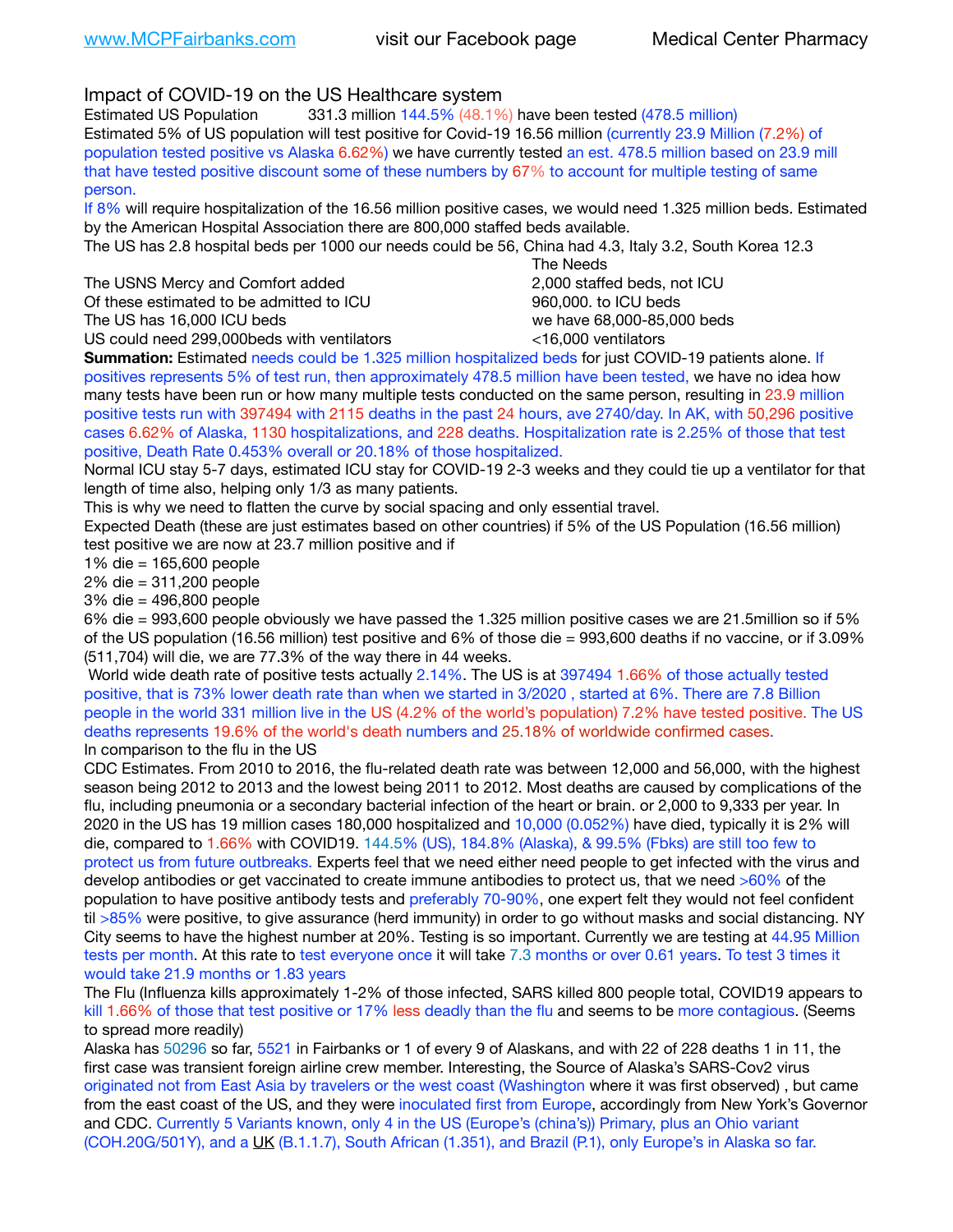**Best practice protection** is good personal Hygiene do not touch eyes, nose, mouth, wash hands frequently for at least 20-30 seconds, before you touch your face, and observe personal spacing of 6-18 feet. Remove your shoes in your house, frequently clean surface areas, let the cleaner sit 15-20 sec before wiping off. **We are recommending to wear any kind of mask.**

Drug treatment is being researched, but as yet not been verified, only suggested. Best to isolate those sick and isolate those most susceptible (old and preconditioned with risk factors)

**Risk factors:** Cardiovascular disease (56.6%), Obesity (41.7%), Diabetes (33.8%), age >60, respiratory problems, especially smokers or those who vape, High Blood Pressure

If you have been exposed self isolate for 2-4 weeks

One episode in China, a man tested negative for 27 days before showing symptoms. So Isolation may want to be considered up to 4 weeks not just 2 weeks.

Italy 1 in 10 positive cases admitted to ICU due to Hypoxic failure requiring mechanical ventilation. In NY it was 1 in 7 that required hospitalization, of the 5700 hospitalized 2634 were discharged (79% (2081)) or added (21%(553)), 9 in 10 put on a ventilator died.

Public policy development and education is important. How Long does Covid-19 stay on objects

| Air                              | up to 3 hours |
|----------------------------------|---------------|
| Copper                           | 4 hours       |
| Cardboard (Amazon Box)           | 24 hrs        |
| Plastic surfaces/Stainless Steel | 72 hours      |
| Mucosal surfaces                 | unknown       |
|                                  |               |



## Updated graph numbers.

| Project outward                |                        |
|--------------------------------|------------------------|
| Exhalation can spray           | 1.5 m $(4.9$ ft)       |
| spittle (droplets)             |                        |
| Coughing                       | $2 \text{ m}$ (6.6 ft) |
| Sneeze                         | 6 m (19.7 ft)          |
| Development of immune response |                        |

Early viral testing tests to see if you currently have the virus.

Later antibody testing tells us if you have been exposed and survived. But does not tells us if you have immunities to the virus. We will need to have both tests done in order to open the community.. Viral Antigen and Viral RNA tells us you have the disease and can spread the disease and can or are currently sick.

IgM (short term) and IgG (long term antibodies) tells us you have experienced the virus or had the vaccine, and got over it. You may be resistant if your [antibody levels](https://www.cdc.gov/coronavirus/2019-ncov/lab/resources/antibody-tests.html) are high enough. [Current](https://l.facebook.com/l.php?u=https://www.itv.com/news/2020-10-26/covid-19-antibody-levels-reduce-over-time-study-finds?fbclid=IwAR3Dapzh1qIH1EIOdUQI2y8THf7jfA4KBCaJz8Qg-8xe1YsrR4nsAHDIXSY&h=AT30nut8pkqp0heVuz5W2rT2WFFm-2Ab52BsJxZZCNlGsX58IpPkuVEPULbIUV_M16MAukx1Kwb657DPXxsgDN1rpOQ4gqBtQsmVYiWpnHPJo2RQsU6CPMd14lgLnQnFWxfVi6zvmw&__tn__=-UK-R&c%5B0%5D=AT1GaRAfR_nGAyqcn7TI1-PpvqOqEKXHnz6TDWvRStMnOSH7boQDvTiwTOc6VId9UES6LKiOmm2m88wKCoolkJyOFvakt2Z1Mw8toYWGGoWW23r0MNVBl7cYJXB_UOvGklNHaNnaNr1_S7NhT3BSykNOBg) [View of antibodies/immunity](https://www.livescience.com/antibodies.html)[.](https://www.itv.com/news/2020-10-26/covid-19-antibody-levels-reduce-over-time-study-finds) We have tested currently 184.8% (61.6%) of the Alaskan population and over little over 144.5% (48.1%) of the US population, discount these numbers by 67% to reflect multiple testing of the same person. To be safe, we need at least 25% to see if we are making progress, [60%](https://www.jhsph.edu/covid-19/articles/achieving-herd-immunity-with-covid19.html) to [barely qualify](https://www.nature.com/articles/d41586-020-02948-4) to be safe, and [70-90%](https://www.mayoclinic.org/herd-immunity-and-coronavirus/art-20486808) to be assured we

will not see a second wave of sickness. Some experts will [not feel safe til we are at 85%.](https://www.bannerhealth.com/healthcareblog/teach-me/what-is-herd-immunity) Three types of clinical laboratory COVID-19 or SARS-CoV-2 tests are being developed: Molecular Gene sequencing (current method), Viral antigen (testing parts of the virus), Host antibody tests (serology). They detect the virus in different ways.

Mask & [Mask Usage:](https://www.nationalgeographic.com/history/2020/03/how-cities-flattened-curve-1918-spanish-flu-pandemic-coronavirus/) N95 filter out 95% of the particles in the air 3 microns in size or larger.

Mold sizes are about 10-12 microns in size. Bacteria are larger, so is dust

Gas molecules and viruses are smaller. PM2.5 are 2.5 microns in size.

**Viruses** can be 1 micron in size, 0.3 micron in size, or 0.1 microns in size, so they **will pass right through**. **We recommend wearing any mask, the mask may provide up to 5 times the protection** over **wearing no mask at all**. It still **does not protect** the wearer from contracting the infection, it **can inhibit** the spreading, something is **better than nothing at all**.

**Remember there is a clean side ( the side towards you) and a dirty side,** the side to the contaminated air is dirty. If you are COVID positive then this is reversed. When handling the mask, do not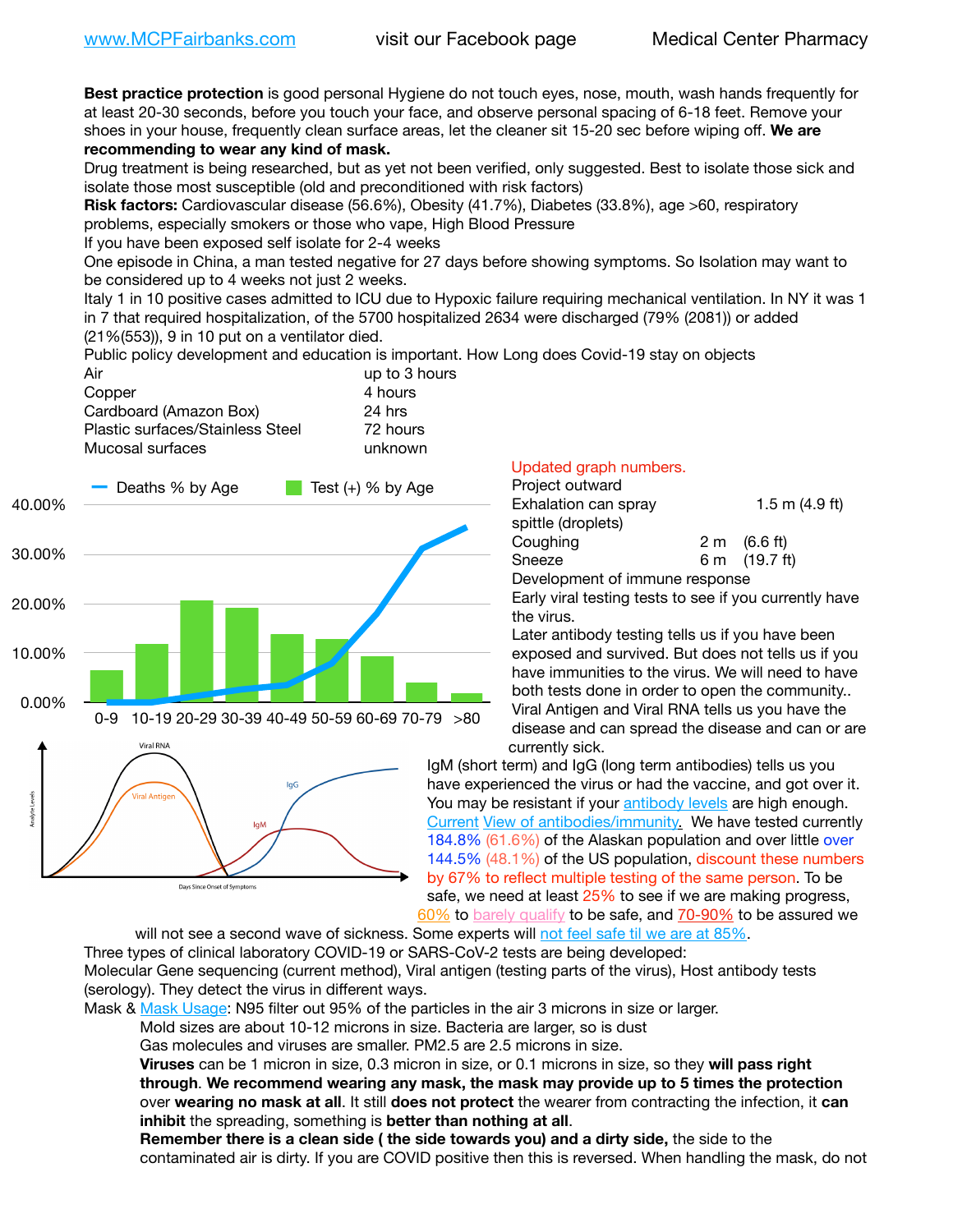touch the dirty side and then touch your face, Wash properly your hands first after touching the dirty side before touching your face. If you are infected the dirty side is the inside surface of the mask.

Wash your homemade mask in hot water wash >133F (for at least 10 minutes) and rinse to sanitize with high heat >133F Plus and a weak bleach or peroxide (not Both) the mask. Daily if possible. If you are a frontline health care provider with a homemade fabric mask 2 hours. Do not touch the dirty side.

Alcohol solutions should be 60-80% alcohol 70% is optimal. **Keep wet and rub 30 seconds**, or Happy Birthday song sung 3 times.

Hydrogen peroxide diluted to 2% or 4 teaspoonful per quart of water (20ml per 946ml) Bleach the same ratio **Vinegar and ammonia are good cleaning agents, not disinfectants**.

**Do not mix** any of these agents together, toxic fumes can result. **Disinfectants, in order to be effective**, should remain on the applied surface, to be cleaned moist **(wet) for 30 seconds to 4 minutes** depending on material. Caution may dissolve glue or adhesives or bleach and discolor items, check with manufacturers. Do not let it get inside electronic devices. UV (10 minutes), [UV light](http://www.docreviews.me/best-uv-boxes-2020/?fbclid=IwAR3bvFtXB48OoBBSvYvTEnKuHNPbipxM6jUo82QUSw9wckxjC7wwRZWabGw) only kills where it can see.

## **Myths**

Taking hot baths, using colloidal silver, eating garlic soup, gargling with bleach are not proven to be effective. We have already seen using chloroquine taking the wrong form in the wrong dose can be fatal, one death and one critically injured. (see Arizona couple after listening to the president)

**We have heard of all kinds of cures.** To date there is no curative or preventative treatments, only supportive therapy.

At this point there is **no proof** that Quinine, zinc, Hydroxychloroquine, Chloroquine, or Vitamin C works. As they say wives-tale at best, irresponsible reporting most likely. We have seen no information that they work, ineffective dosing issues, over-dosing issues, permanently killing the senses of smell or taste, inappropriate usage, cardiac arrhythmias, and death from the usage of these agents have been reported. The virus may die out with heat of summer, or cold weather, this is a myth

There are a couple of studies at show the virus can withstand 98F

We know the body tries to use up to 104F to potentiate our immune system, to kill viruses. Taking NSAID, Aspirin, Ach-Inhibitors, Arb's and you get the COVID-19 infection are not contraindicated and no clinical evidence that says you should stop any of these classes of medications. It would be misguided and ill advised if you did so In other words, Unless your doctor makes changes, keep taking your medications unless told to do otherwise.

As of 12/21/20, DHSS is aware of 11 reports regarding possible allergic reactions from Alaska's hospitals to CDC: Bartlett Regional Hospital (8), Providence Alaska (2) and Fairbanks Memorial Hospital (1). Two were identified as anaphylaxis and one of those resulted in hospitalization for ongoing monitoring. In the other three cases, symptoms were mild and not considered anaphylaxis. Symptoms have resolved in all cases and the hospitalized patient has been discharged and is doing well. The CDC said there appears to be no obvious geographic clustering of these reactions, nor was a specific production lot involved. People who experience anaphylaxis after the first dose should not receive a second dose, according to CDC recommendations.

Magnitude of Death Comparison

| <b>Conflict</b>                                       | <b>Combat Death</b> | Past 24 hours |
|-------------------------------------------------------|---------------------|---------------|
| <b>Revolutionary War</b>                              | 8,000               |               |
| <b>Civil War</b>                                      | 214,938             |               |
| <b>World War I</b>                                    | 53,402              |               |
| <b>World War II</b>                                   | 291,557             |               |
| <b>Korean Conflict</b>                                | 33,686              |               |
| <b>Vietnam</b>                                        | 47,424              |               |
| <b>Gulf War</b>                                       | 149                 |               |
| Afghanistan                                           | 1,833               |               |
| <b>Iraq</b>                                           | 3,836               |               |
| <b>1918 Flu</b>                                       | 675,000             |               |
| 9/11 deaths                                           | 2,977               |               |
| <b>COVID19 deaths from</b><br>1/20/2020 to 01/17/2021 | 397,494             | 2,115         |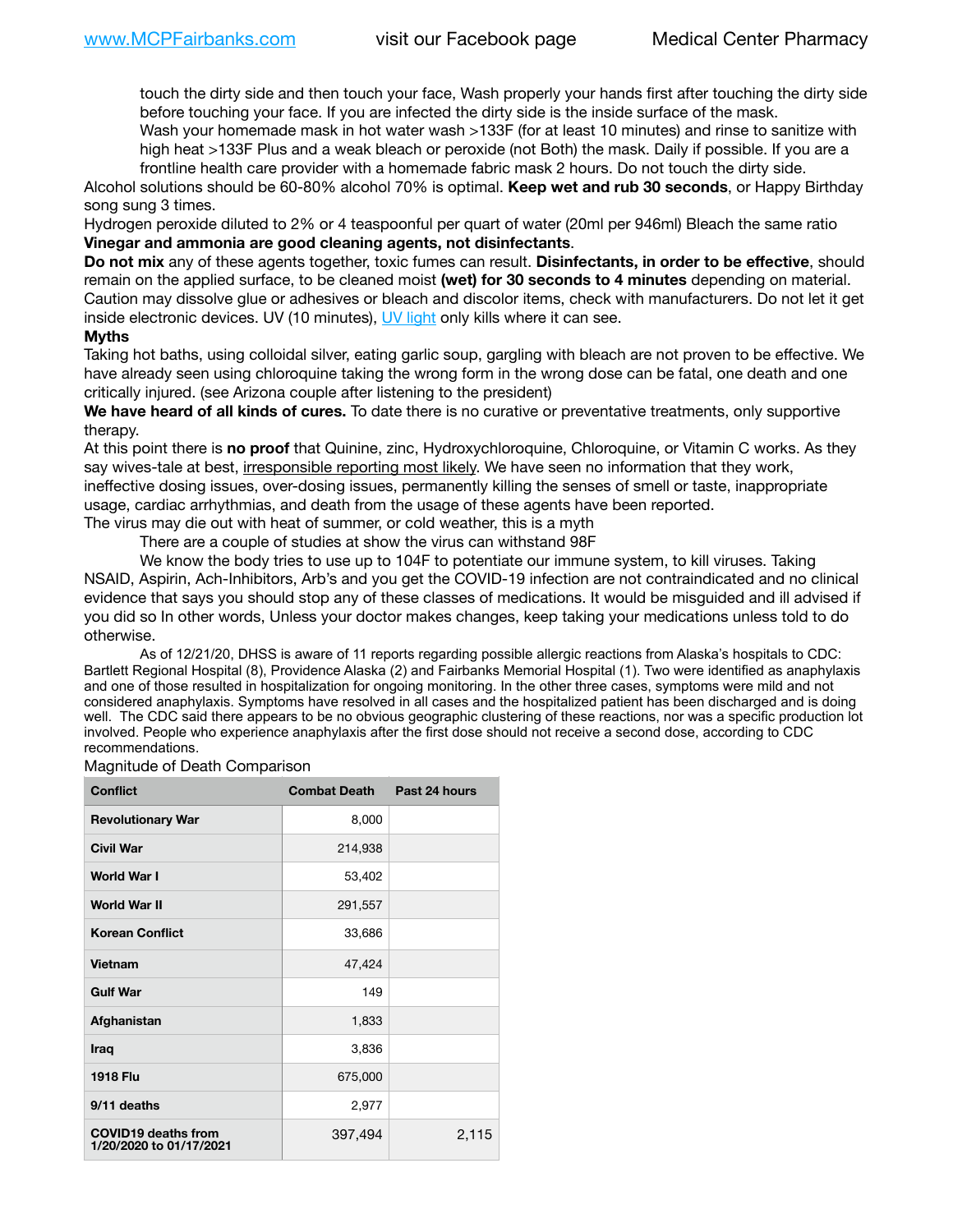Check our website [www.MCPFairbanks.com](http://www.MCPFairbanks.com) for the 13 testing sites in the interior of Alaska.

| Group                                               | Alaska COVID19 Vaccine plan 12/30/2020<br>update as of 1/17/2021                                                                                                                                                                                                                                                                                                                                                                                                                                                                                                                                                                                                                           | Who can get the<br>vaccines?<br><b>Availability</b>                                                                          |
|-----------------------------------------------------|--------------------------------------------------------------------------------------------------------------------------------------------------------------------------------------------------------------------------------------------------------------------------------------------------------------------------------------------------------------------------------------------------------------------------------------------------------------------------------------------------------------------------------------------------------------------------------------------------------------------------------------------------------------------------------------------|------------------------------------------------------------------------------------------------------------------------------|
|                                                     | Who is in this group                                                                                                                                                                                                                                                                                                                                                                                                                                                                                                                                                                                                                                                                       |                                                                                                                              |
| Phase 1a Tier 1                                     | Long Term care Facility - Staff & Residents<br>Skilled care, Assisted living,<br>Intermediate care with developmental disabilities,<br>Residential Care facilities,<br>State Veterans Homes.<br>Front Line Hospital and Health care workers, beside personal, High<br>Risk jobs (examples ICU, ER, Surgery, Physicans/prescribers,<br>COVID units, Respiratory/OT/PT/ST Therapists, Lab Techs, Facility<br>Security, House Keeping (Environmental services), Dietary)                                                                                                                                                                                                                      | Now, limited<br>audience                                                                                                     |
| Phase 1a Tier 2                                     | Front Line EMS Fire Service providing medical services, Vaccine providers,<br>(That their services are critical), Air and Ground EMS, Community health<br>aides, Practitioners. Health care workers providing vaccines                                                                                                                                                                                                                                                                                                                                                                                                                                                                     | Now, limited audience                                                                                                        |
| Phase 1a Tier 3                                     | Starting 1/4/2021<br>Healthcare workers who have contact with residents >65 y/o and provide<br>regular healthcare services that can not be postponed without impacting<br>short or long term outcomes, or cannot be provided remotely (Not regular<br>populous yet), direct patient contact, in contact with infectious materials,                                                                                                                                                                                                                                                                                                                                                         | Starting 1/4/2021                                                                                                            |
| Phase 1a Tier 4                                     | Health care workers providing COVID19 vaccines to phase 1 populations                                                                                                                                                                                                                                                                                                                                                                                                                                                                                                                                                                                                                      | <b>TBA</b>                                                                                                                   |
| Phase 1b Tier 1<br>(Start of general<br>population) | Age > 65 (General Public) register http://covidvax.alaska.gov/ starting<br>1/6/2021 for appts after 1/11/2021 (All appts filled within 24 hrs of initial<br>openning, future appt pending vaccine availability)                                                                                                                                                                                                                                                                                                                                                                                                                                                                            | 1/11/2021by appt.<br>Accepting appt<br>statewide 1/6/21                                                                      |
| Phase 1b Tier 2                                     | Front Line Essential >50 y/o who's duties are performed with the public/co-<br>workers < 6 feet apart. Emergency responders( troopers, firefighters, Office<br>of children Services staff, Public health workers, teachers K-12, staff,<br>childcare workers and staff, indigenous language and culture educators,<br>food and seafood workers, grocery store employees, public transit,<br>essential air services, rural cab services, US Postal workers, mail planes,<br>Utility & power (rural), Water and Waste water (Rural), Congregate living<br>settings, acute psychiatric, correctional, group homes, homeless shelters,<br>substance abuse shelters, transitional living homes. | TBA do not register yet                                                                                                      |
| Phase 1b Tier 3                                     | ages 55-64 y/o,<br>>16 y/o living in unserved communities<br>Frontline essential workers 16-50 with >2 High risk health conditions<br>working < 6 feet with public or co-workers,<br>Pre-K-12 staff, indigenous language and culture<br>First responders, Office of children services, grocery store workers, Public<br>transit, US Postal workers, Utility workers, water and waste water workers.                                                                                                                                                                                                                                                                                        | <b>TBA</b>                                                                                                                   |
| Phase 1b Tier 4                                     | Age $> 50$ y/o $>2$ risk factors<br>Frontline workers 16-50 y/o not in Tier 1-3                                                                                                                                                                                                                                                                                                                                                                                                                                                                                                                                                                                                            | <b>TBA</b>                                                                                                                   |
| Phase 1c                                            | Ages 65-74, 16-64 with High Risk Medical Conditions, other essential<br>workers to be defined                                                                                                                                                                                                                                                                                                                                                                                                                                                                                                                                                                                              | <b>TBA</b>                                                                                                                   |
| Phase 2                                             | General population<br>Vaccinations via pharmacies, Doctor's offices, Clinics<br>Public Health sites (Mobile clinics, Federally Qualified Health Centers,<br>Public Health Clinics, Other clinics                                                                                                                                                                                                                                                                                                                                                                                                                                                                                           | TBA (To Be announced)<br>To be announced<br>contingent on vaccine<br>availability undergoing<br>public comment period<br>now |